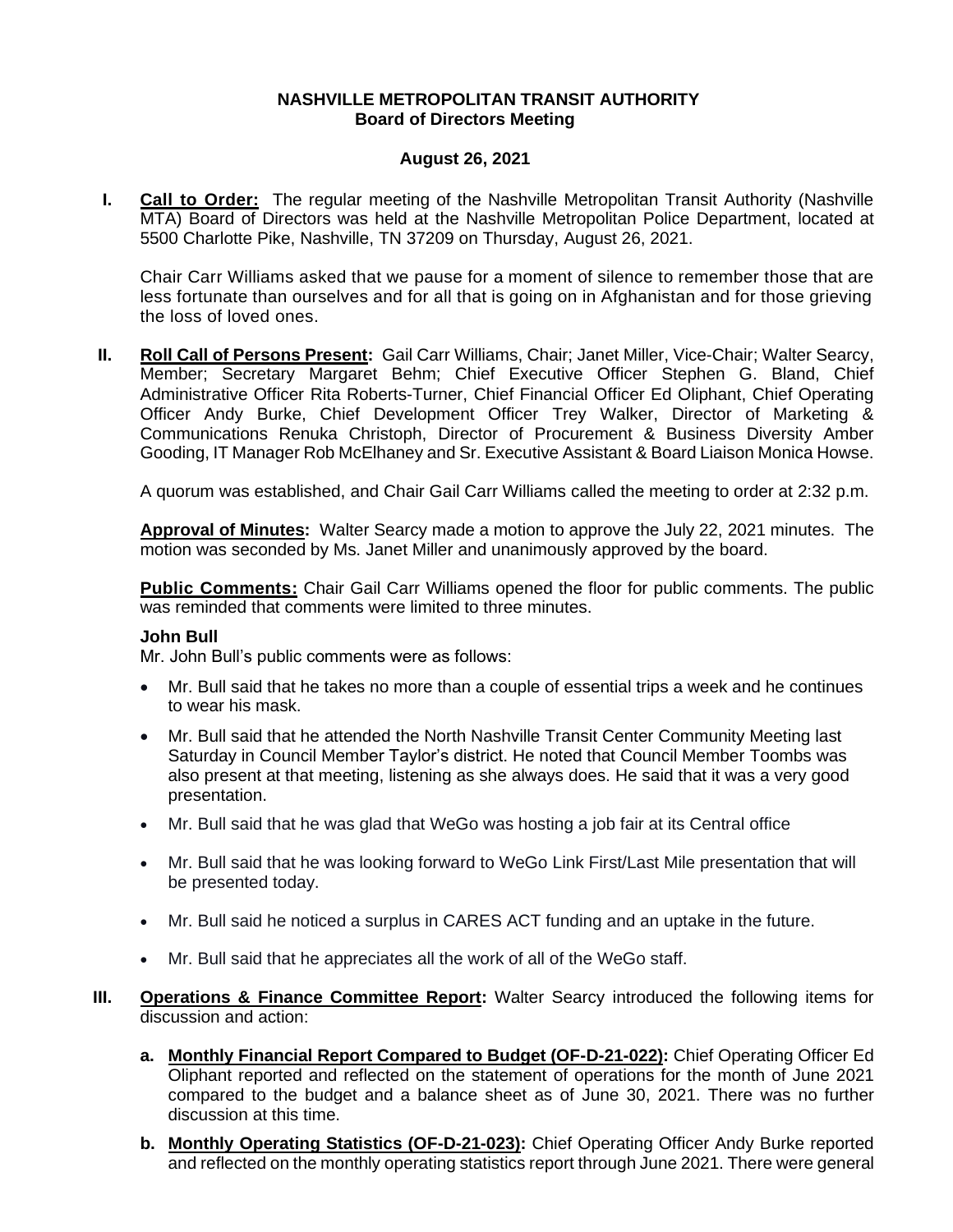discussions regarding MNPS ridership now that schools are back in session. CEO Bland said that we're running about 1700-1800 a day. Chair Williams said that we could see another shift in ridership with this new Delta variant. Chief Operating Officer Andy Burke said that we're going to continue monitoring ridership over the next few months and keep reporting back to the Board.

- **c. Quarterly Route Performance Report (OF-D-21-024):** Mr. Dan Freudberg reported and reflected on the Quarterly Route Performance Report for the months of April, May, and June 2021. There was no further discussion at this time.
- **d. Security Video Services Contract Value Increase (M-A-21-025)**: In August 2017, through a competitive request for proposals process, Eye-In-The-Sky was awarded a \$295,812 video security system contract with a five-year base term which included a 5% DBE Goal and five additional one-year renewal options. The base term expires in August 2022. The contract scope includes new installations, software licensing, equipment replacement and upgrades, and ongoing maintenance. The video security system supplements the 24/7 physical presence of security guards at WeGo Central (Central) and the Nestor and Myatt facilities. The system currently includes 205 cameras that cover the three locations to provide real-time monitoring and video documentation that can be used for post-incident factual assessments to support the WeGo Security and Safety departments.

The contract has a remaining balance of \$12,819. Planned expenditures in fiscal year 2022 include \$25,000 for ongoing maintenance, \$17,000 for the installation of video security at the Hillsboro Transit Center which includes \$2,200 DBE participation, and \$30,000 for video security for Central parking level improvements, totaling \$72,000.

Staff requested the Board to approve an increase of \$72,000 for the Video Security Contract, resulting in a not-to-exceed contract value of \$367,812 in order to maintain security video surveillance service needs through August 2022. The increase will be funded through a combination of operating and capital funds. Mr. Searcy questions the privacy implications of our on-board and facility surveillance systems, and the response of our employees to all this surveillance. Mr. Bland indicated that the camera systems are deployed in public facing areas of Authority property, that the systems have been beneficial in verifying appropriate employee conduct when complaints are called in by customers, and that off-hours staff in particular have expressed a desire for enhanced security measures such as the cameras and our security staff. Unrelated to MTA, Mr. Bland indicated that the RTA Board had recently approved a capital project to install these camera systems at our park-and-ride facilities.

Mr. Walter Searcy made a motion to approve the Video Security Contract. The motion was seconded by Ms. Janet Miller and unanimously approved by the board.

- **IV. New Initiative & Community Engagement Committee Report:** Vice-Chair Miller introduced the following items for discussion and action:
	- **a. WeGo Link First/Last Mile Pilot Project Update (NICE-D-21-010)**: Deputy Chief Operations Officer Dan Freudberg presented the following project update at the Board Meeting:

WeGo currently has a contract with Uber Technologies, Inc. to implement a first/last mile 'Mobility-on-Demand' pilot program connecting customers to fixed-route services, branded as WeGo Link. An additional service option for customers requiring wheelchair-accessible vehicles as well as those without credit cards or smartphones will be available through Mobility-On-Demand, one of WeGo's existing Access paratransit service contractors.

The pilot service will operate within the Antioch area of Davidson County, connecting customers to designated transfer locations along with Route 55 Murfreesboro. Trip costs will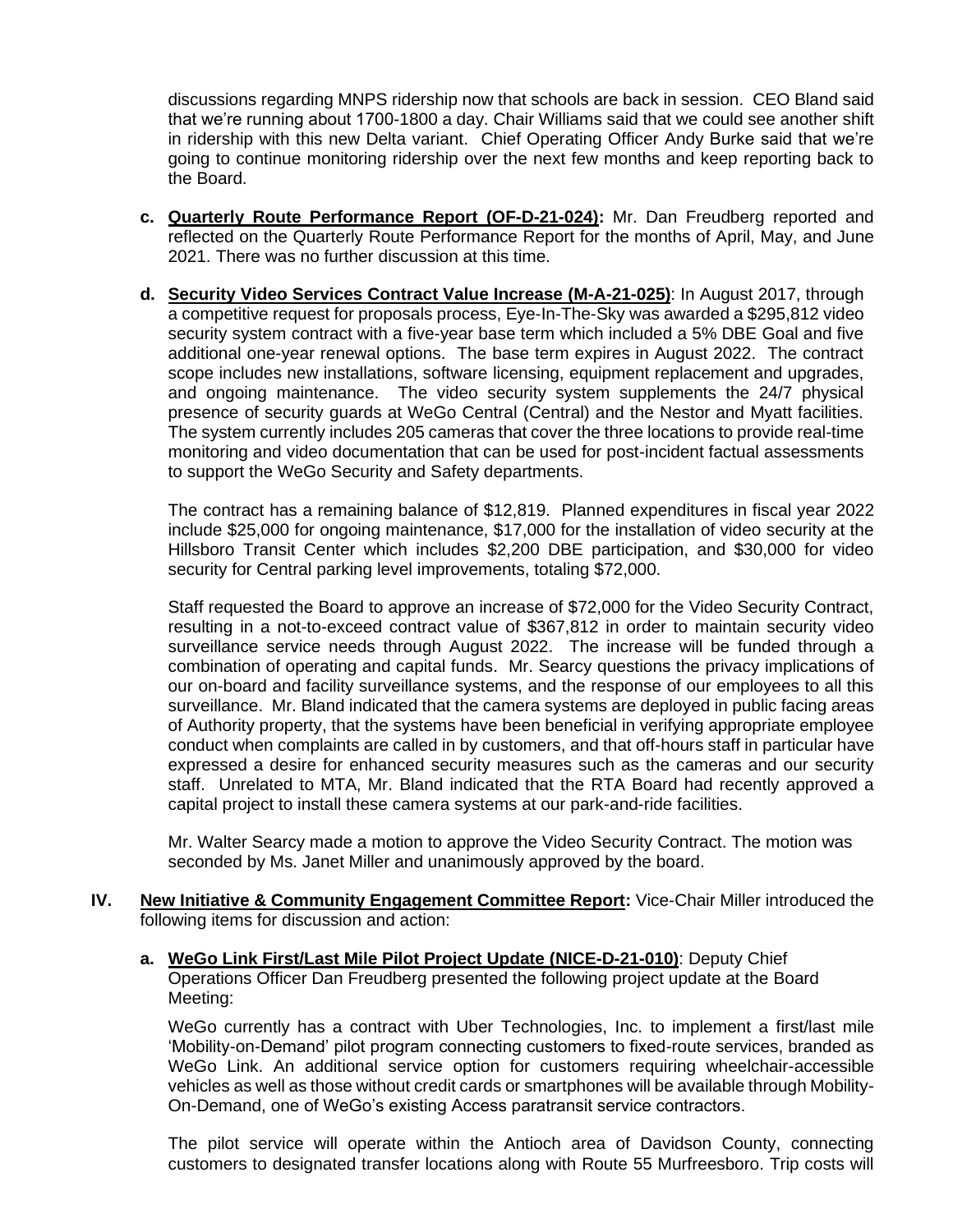be subsidized by WeGo such that most trips will cost customers \$2.00, the same as the current fixed route bus fare.

## **Recent Activities:**

Over the past few months, staff worked on developing marketing and communications materials, including the following:

- Program website
- Interactive zone map
- FAQs
- Program brochure (pocket guide)
- Bus stop/shelter signage
- Uber push notifications (issued to current app users)

While these materials were being developed, Customer Care and Communications/Marketing engaged potential beta testers via various means, including online/social media engagements, contacts with area Council Members, and onsite tester recruitment. WeGo also partnered with the Network for Sustainable Solutions (NSS), a local nonprofit, to provide program testing and feedback on a volunteer basis. To date, 15 users have downloaded the voucher (about half internal WeGo staff testers and half external), with five unique users taking a total of 13 rides.

#### **Beta Test Feedback:**

All direct feedback received thus far from external testers has been provided by NSS testers. Feedback was generally positive, with most testers easily able to apply the Uber voucher, book a trip, and receive the appropriate discount through the app.

There were some areas of improvement noted by the NSS team. One was the pickup and drop-off locations for Uber, as there are currently no dedicated pickup or drop-off spots for rideshare at either location. Ideally, Uber would use the bus stop itself, but there is limited space for both a bus and another vehicle. Another issue noted during testing was that Mobility Solutions did not have vehicle availability on the day that NSS initially evaluated the program, so they were unable to test cash fares and wheelchair-accessible trip bookings.

# **Next Steps:**

Before moving ahead with a public launch, the project team will take measures to address the primary issues noted thus far during Beta testing. First, WeGo will work with Uber to set up virtual stops within Uber's platform that will automatically notify both riders and drivers of safe, off-street pickup and drop-off locations near each bus stop. Second, WeGo will coordinate with Mobility Solutions to ensure that they have the resources in place to support the program prior to go-live. Safe locations for wheelchair-accessible vehicle drop-offs have also been identified as close as practical to each bus stop and shared with Mobility Solutions.

Following these activities, staff will begin printing signage and other materials and set a target go-live date for public launch. This date will be set in coordination with Uber, which will then schedule push notifications to be sent via the app to customers in the pilot area on the launch date. We are currently targeting a go-live in coordination with Fall service changes.

There was no further discussion at this time.

# **V. CEO's Report:** CEO Bland reported the following:

**1.** CEO Bland thanked all the Board Members for the time they spent talking to Doug Eadie and generally helping to plan for our MTA Board Governance refresh. Janet, Gail, Margaret, and Mr. Bland met with Doug earlier this month to begin planning for our full-day workshop that we hope to hold by the end of the year, and we expect to wrap up a final outline to share within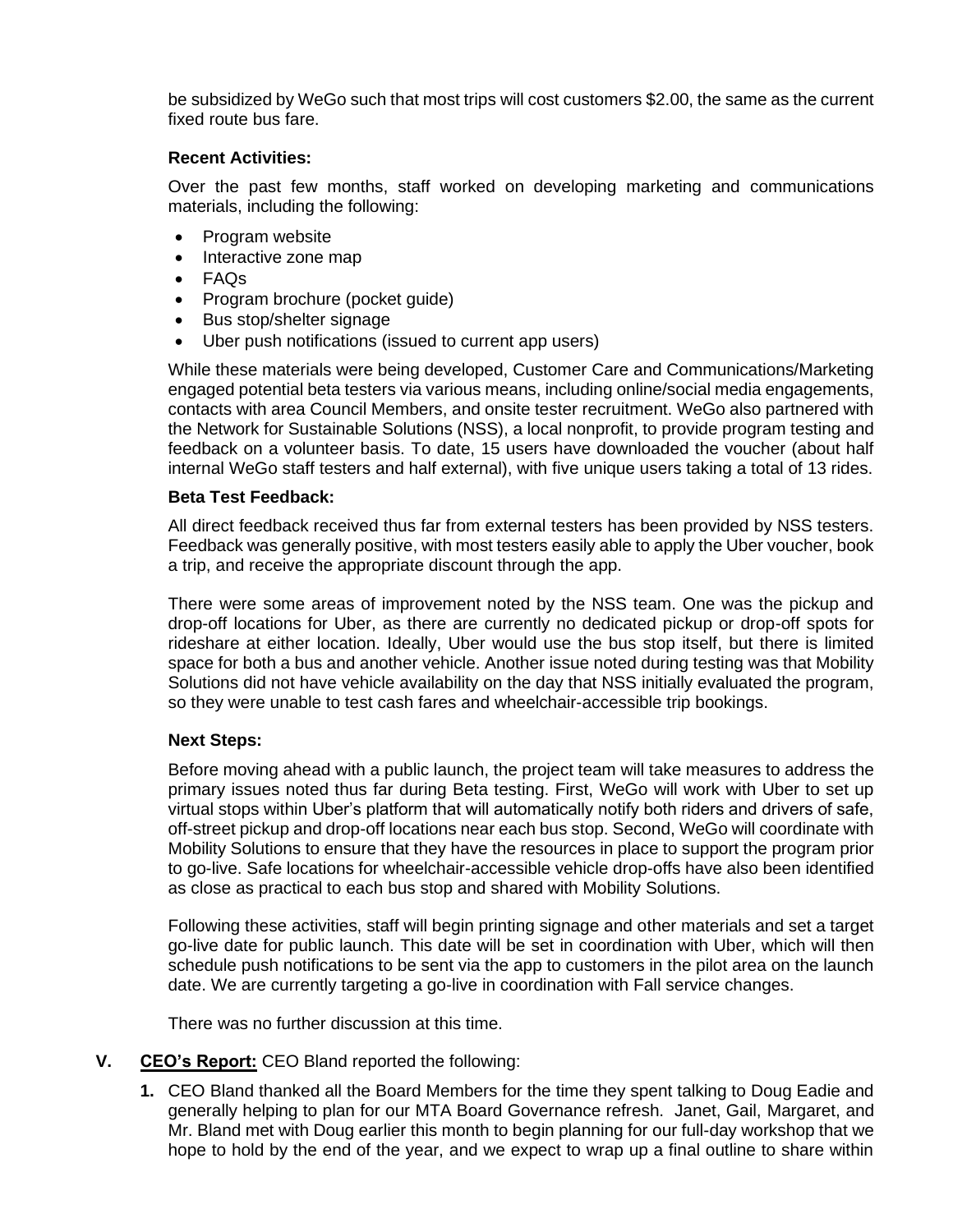the next month. Monica will be reaching out this week to look at additional dates we might schedule the session.

- **2.** We continue to plan for the Fall service changes, which will be enacted on October 3. These changes will bring us back to our full pre-pandemic service level. Like most employers, we continue to face challenges in reaching full staffing levels. As of today, we are about 7% short of the fully authorized Bus Operator number for the October service increase. We do have several students in a new training class. The shortfall will continue into October, but Operations expects to be able to cover the service with overtime. However, it's highly unlikely we'll have access to the helper buses we've had throughout the pandemic, so we would expect our on-time and trip completion metrics to slip. Planned service expansion in March 2022 is a much larger concern, as we'll need 25 operators above the October number to reach that milestone.
- **3.** One tool we will have at our disposal in recruiting is a substantially higher wage rate and shorter time frame to reach the top Operator rate. DTO completed collective bargaining with ATU Local 1235 earlier this month, and the new Collective Bargaining Agreement has been ratified by Union Membership and the DTO Board. The contract extends through June 30, 2024. As part of the overall agreement, and in recognition of our labor market challenges, the starting rate for new Bus Operators has been increased from \$17.56 to \$22.00, and the length of time to get to the top rate (which is now \$25.51) from 4 years to 3 years. CEO Bland acknowledged the efforts of the DTO Bargaining team, which was led by Bill Miller who had an extra incentive to get it done so he could fully begin enjoying his retirement! He also thanked ATU Local 1235 President Patrick Green (present in the audience) for a successful negotiation.
- **4.** With respect to COVID status, we're all concerned by the rapidly accelerating rate of infection in the general population. Particularly concerning is the rate of infection among younger people. We have fully reinstated our bi-weekly COVID update meetings, led by Senior Safety Manager Nick Oldham. As of today, we had 5 employees off for COVID-related illness. As you may have heard, the Transportation Security Administration has extended the masking requirement on Public Transportation through at least January 18, 2022. With respect to ridership, we continue to see a slow, but steady, return of riders as Dan reported. With the return of in-person schooling, we are seeing an average of between 1,700 and 1,800 MNPS riders per day.
- **5.** In prior months, CEO Bland reported that we're working with Metro on a collaborative Downtown Traffic Study. He said, yesterday we received 2 proposals for this project from Stantec and Nelson Nygaard, two highly qualified firms in the transportation and mobility planning space, so we're encouraged that we will have a good product and process no matter which way we go in selection.
- **6.** Construction continues at the Hillsboro Transit Center, as our contractor splits time between our contract and finish up work on the High School. If you pass the site now, you'll see obvious signs of progress. We expect the facility to be substantially complete by the end of the calendar year.
- **7.** Last month, you saw some of the early renderings for the North Nashville Transit Center. We have initiated public meetings to discuss the project with people in the neighborhood, and CEO Bland thanked Metro Council Members Brandon Taylor, Kyontze Toombs, and State Representative Harold Love for hosting a well-attended meeting at the North Precinct this past Saturday. We have several other forums scheduled in both in-person and virtual formats. In addition, we invited several dozen neighborhood and community stakeholders to participate in an advisory committee on elements of the center like public art and cultural programming, and 13 have accepted the invitation so far, representing a broad array of neighbors from the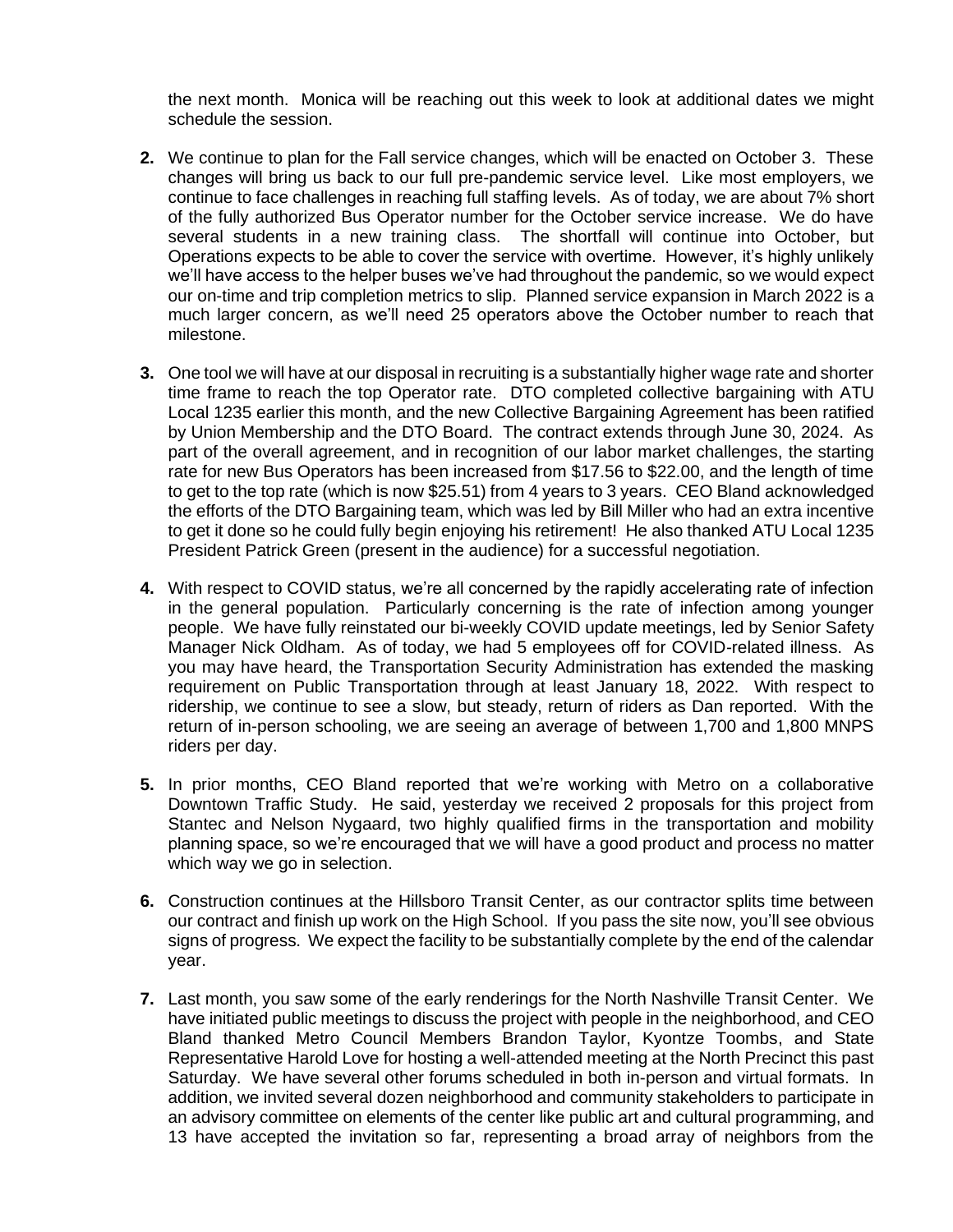business, social service, religious, educational, artistic and elected communities in the neighborhood.

- **8.** Beyond our two transit centers in active development, we have engaged in very early-stage discussions for potential additional centers with the developers of two other high potential locations – the redeveloped Madison Town Center in Madison, and the proposed redevelopment of the Global Crossings Mall in Antioch.
- **9.** Not unrelated to our discussion of transit centers, we have been engaged in several meetings with staff from the Housing Equity Fund established by Amazon to accelerate the maintenance and creation of affordable and workforce housing in their 3 primary markets – Seattle, Washington, DC, and Nashville. You will recall that, when they publicly announced this program, they highlighted the fact that they would be prioritizing investments in WeGo Public Transit's Frequent Transit Network corridors. Earlier this week, CDO Walker, CAO Roberts-Turner, and CEO Bland accompanied staff from the Housing Equity Fund – many visiting Nashville for the first time – on a bus tour of several transit center sites and transit corridors, specifically focusing on the North Nashville Transit Center and Dickerson Pike Corridor.
- **10.** Several months ago, you authorized a contract with HDR Engineering to undertake an options assessment with respect to the future of our Nestor Bus Operating Facility. Last week, staff from HDR and their subcontractors conducted a planning workshop with WeGo Operations, Facilities, and Development Staff to discuss options and limitations; and to begin to narrow down options. This work is ongoing, and we anticipate it will consume significant space on the Board's policy agenda over the next year as we examine the future of this facility.
- **11.** Advance work on the Nashville Department of Transportation's Advanced Transportation and Congestion Management Technologies Deployment Program is accelerating. In prior meetings, we discussed the city's success in obtaining these highly competitive funds to advance an intelligent transportation system in the Charlotte corridor. In addition to upgrading the overall transportation infrastructure through an advanced sensor, traffic signal, and traffic management technology; we'll be working closely with NDOT to include transit signal priority, and to experiment with advanced headway management applications that focus on bus spacing over schedule adherence in more frequent transit corridors that face rapidly changing traffic conditions.
- **12.** Recently, CEO Bland sent an e-mail announcing Dan Freudberg's promotion to Deputy Chief Operating Officer for Systems. In this role, Dan will be heading up our participation in the NDOT project, as well as supporting Andy Burke and our Operations Team in applying more analytical techniques, systems, and appropriate technology to various aspects of operations management ranging from fleet maintenance to control center operations, to paratransit scheduling and dispatching. Supporting Dan and Andy in this function will be Bryan Williams, who was recently promoted to Performance Oversight Manager. In this role, Bryan will continue to oversee the deployment and operation of our QuickTicket System but will play a larger role in overall Operations Analytics and performance management. Both promotions are well earned.
- **13.** On the RTA side:
	- **a.** We met with the 4 consulting firms who provided responses to our request for information to advance next-level planning for the WeGo Star commuter train. Based on these discussions, we will be preparing a full Request for Proposals to do a more defined examination of the options we have for the Star moving forward.
	- **b.** Transit Now Nashville conducted their first "in-person" event since the pandemic, with a ride on the Star to Donelson Station, and some transit conversation and socializing at Phat Bites in Donelson. CEO Bland said that he was pleased to be invited and to attend the